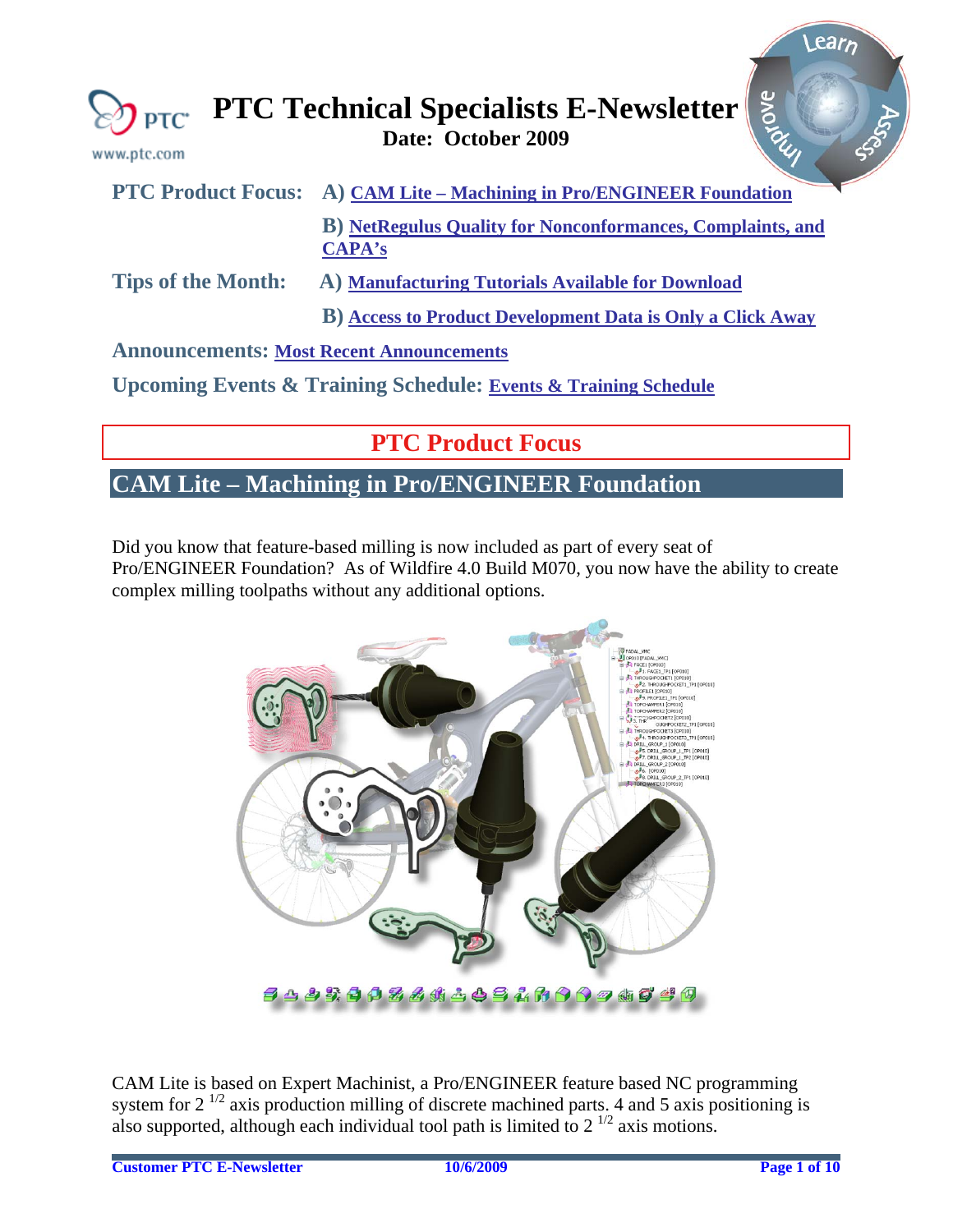CAM Lite is structured to emulate the natural thought process of an NC programmer:

- Create NC model to determine what part is to be machined and what material it will be machined from.
- Set-up the complete operation including selection of the CNC machine (Workcell) and establishment of the program zero.
- Create machining features based on the NC model and the operation setup.
- Create toolpaths for these features, gather information from previous steps, and capture your machining preferences for each feature-type. Tool path creation requires little interaction and is virtually automatic.
- Create CL data that can be used by a post-processor to generate the NC codes required to drive the CNC machine.

CAM Lite is based on shop floor machining and leverage processes, which is the information contained in the 3D Model to automate programming process for parts. The users maintain complete control over the machining process.

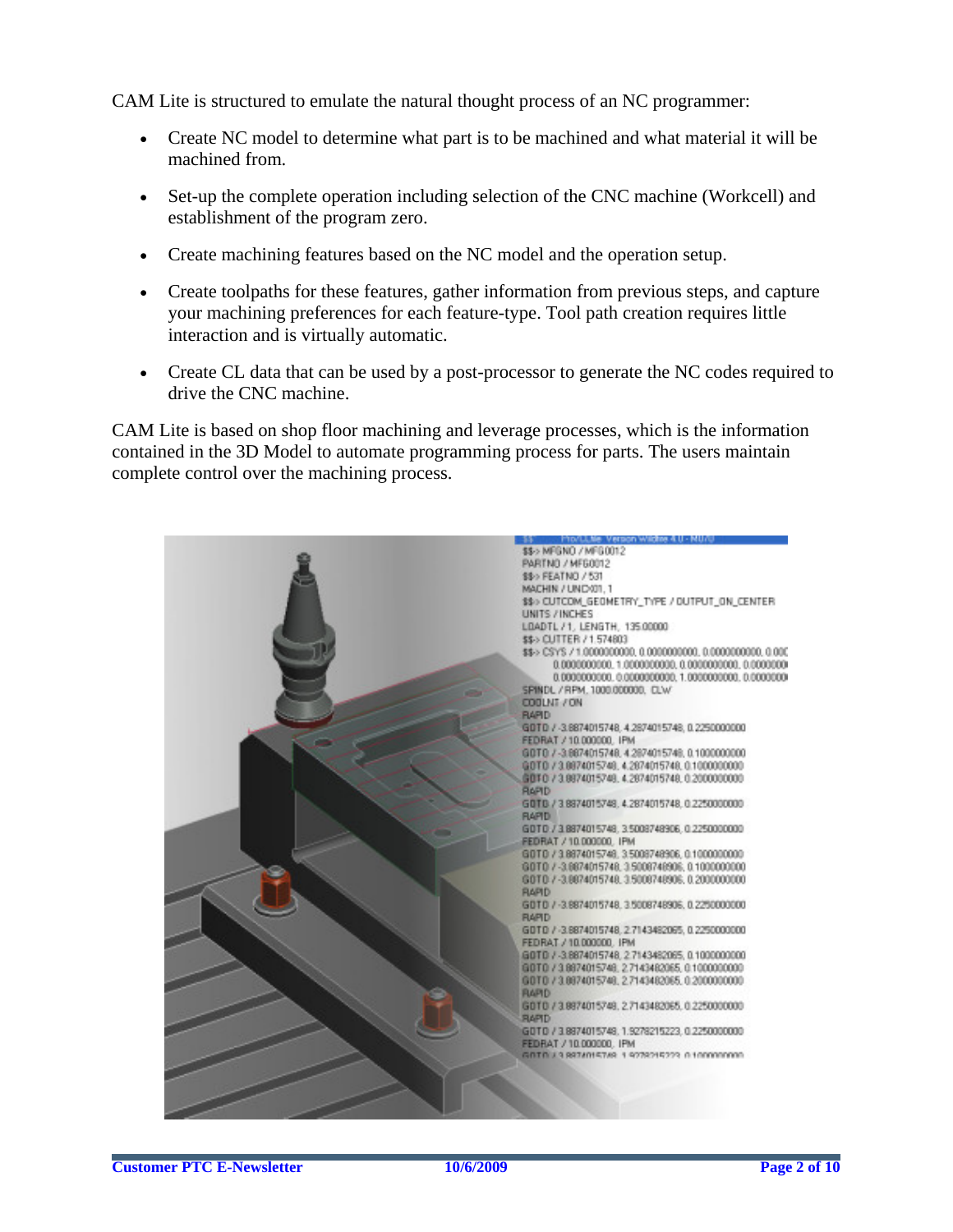## **Machining Features**

A machining feature defines a closed volume that represents the material that must be removed to produce the finished feature of the part. It consists of faces derived from the design model (Hard Walls), and work piece model (Soft Walls), with respect to the machine orientation and any adjacent features.

# 544520866445460094640

It is important to note that tool path information is NOT automatically assigned to a feature. Tool paths are defined independently, providing full control over the machining of the features. You may be able to machine some features with a single tool path. Others might require 2 or more tool paths. Only you can make these decisions.

The order of feature definition and the types of features used, will establish the sequence of material removal. Doing this correctly, is the most important step in determining the overall efficiency of the part program. The way each individual feature is actually machined is determined at the tool path level.



The concept of a machining feature is a simple. If you subtract the design model from the workpiece model, the difference is the total volume of material that must be machined away. But that volume in and of itself is very unwieldy. In all but simple cases, any attempt to machine that volume directly will result in disorder.

Machining features provide the NC programmer an easy, efficient, intuitive method of breaking down the volume into smaller, more manageable volumes that have machining relevance. By defining features such as faces, pocket, slots, channels, etc., the NC programmer re-classifies the material into smaller volumes. Since these features are all based on shop-floor machining methodologies, they are very recognizable and therefore more easily and efficiently machined. There are 18 features, each with its own unique characteristic and purpose based on a combination of hard walls, soft walls and floor parts.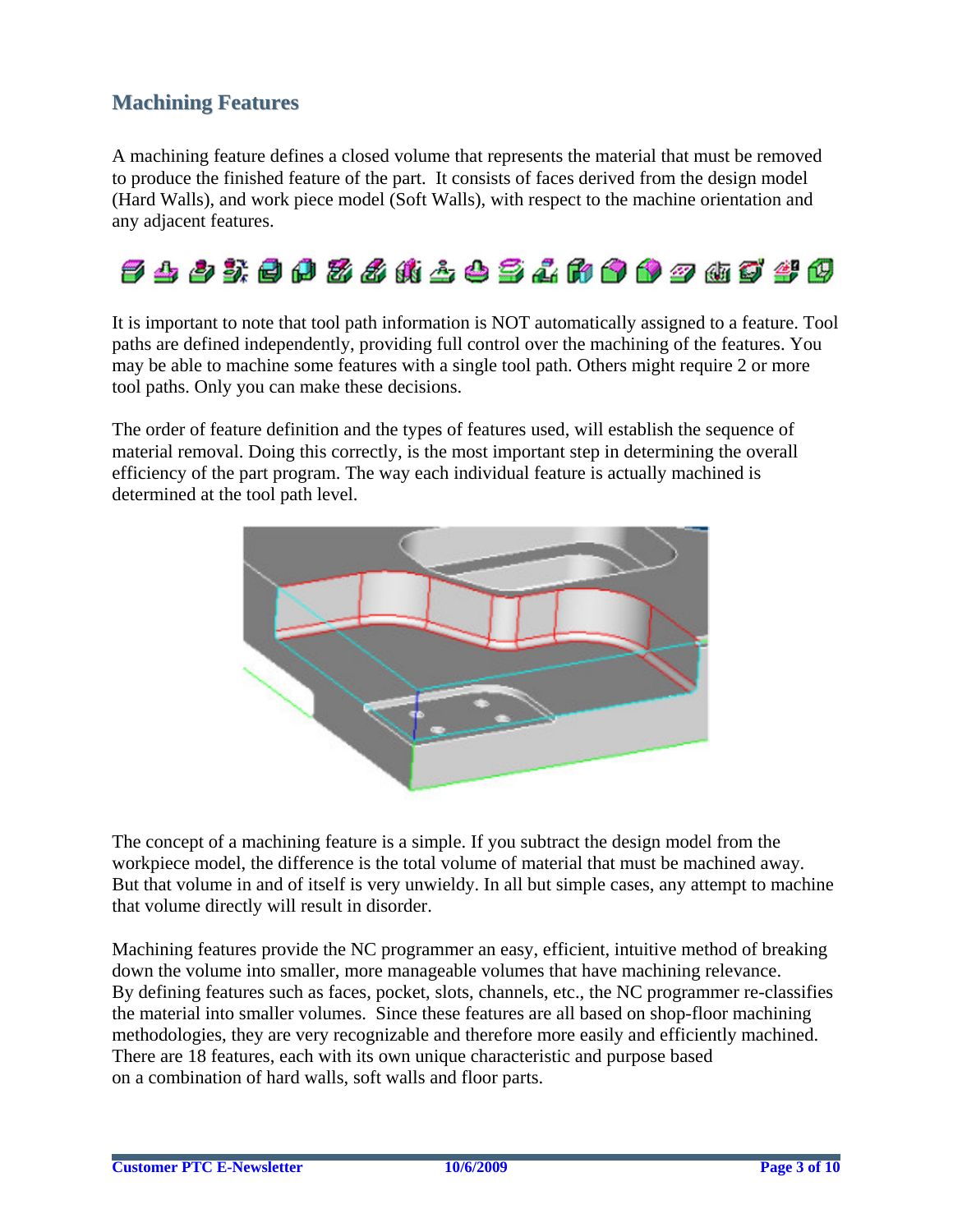## <span id="page-3-0"></span>**Creating and Outputting Toolpaths**

Once machining features are created, any number of toolpaths can be created using each feature. Toolpaths are created using industry standard techniques and have considerable options for creating exactly the toolpaths needed.



CAM-Lite does not include post-processing and provides only an APT based CL data output. This standard format can be used with commercial post-processor or with GPOST included in full Pro/ENGINEER NC Licenses. The file extension for CL data is *.ncl*

## **More Information on CAM Lite**

To find out more about Pro/ENGINEER's CAM Lite visit our Website.

[Back To Top](#page-0-0)

## **PTC Product Focus**

**NetRegulus Quality for Nonconformances, Complaints, and CAPA's** 

[Click Here To View](http://members.shaw.ca/jpeng/newsletter/PTC_Technical_Specialists_E-Newsletter_2009_10_enterprise.pdf)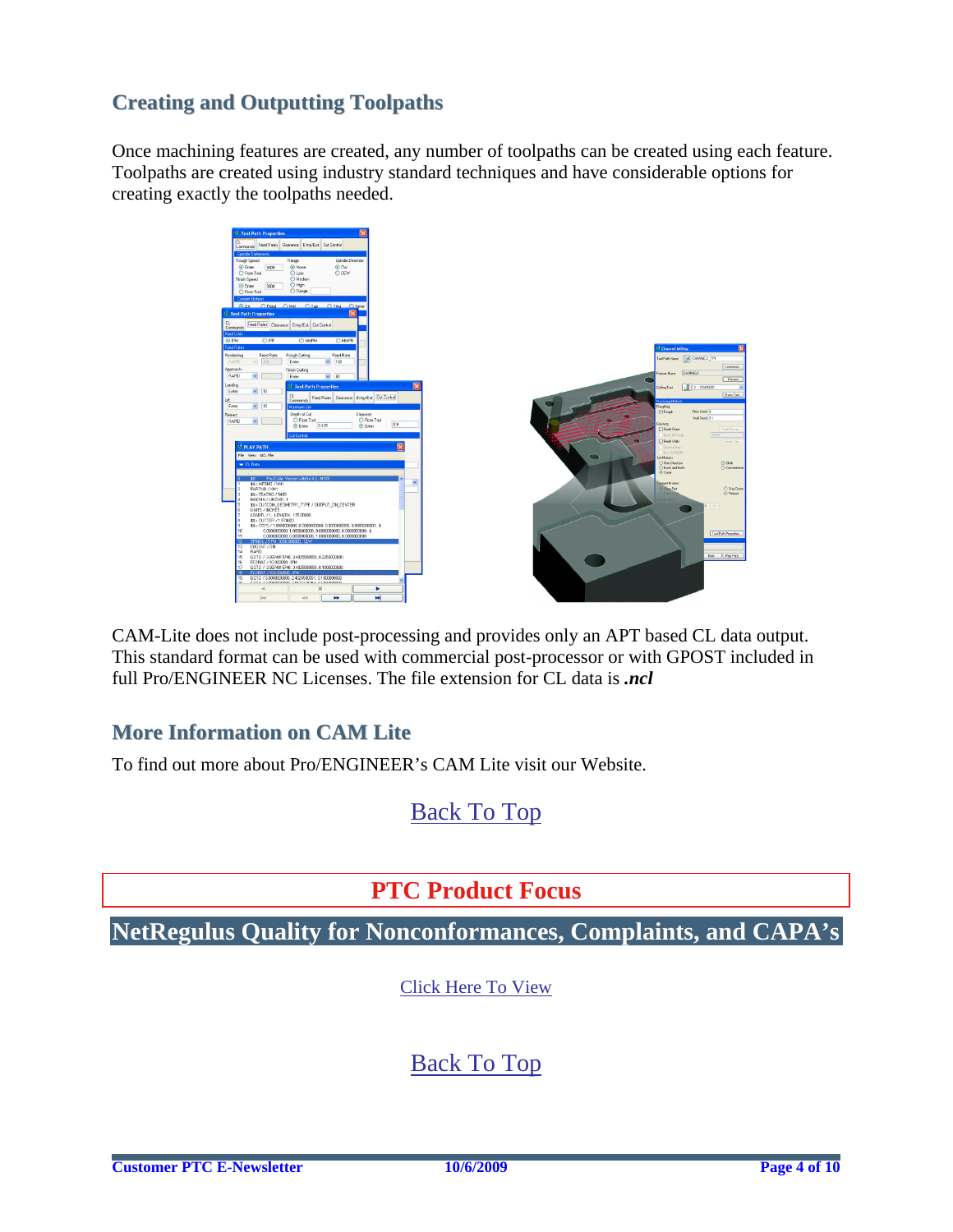# **Tips of the Month**

## <span id="page-4-0"></span>**Manufacturing Tutorials Available for Download**

- Ever wished you could download a presentation showing what is new for manufacturing in Wildfire 4.0?
- Ever wished you had a tutorial to help you learn NC/Sheetmetal?
- Ever wished you had a tutorial showing various options for multi-axis machining?

All these and more are available on the Advanced Manufacturing Training Project. This public project is used to store tutorials, tips and techniques presentations, and update information about the complete suite of manufacturing products inside of Pro/ENGINEER.

|                  |                           | Windchill                  |                               |                                                                                                                                                          |        |                           |   |                            |                                 |                          |                                        |                      | Event Manager   Clipboard   Help ▼   E-ma |                                | Recently Accessed ▼ |                    |                             |  |
|------------------|---------------------------|----------------------------|-------------------------------|----------------------------------------------------------------------------------------------------------------------------------------------------------|--------|---------------------------|---|----------------------------|---------------------------------|--------------------------|----------------------------------------|----------------------|-------------------------------------------|--------------------------------|---------------------|--------------------|-----------------------------|--|
| <b>Home</b>      |                           | Program                    | Product                       | Project                                                                                                                                                  | Change | Library                   |   |                            |                                 |                          |                                        |                      |                                           |                                |                     |                    |                             |  |
|                  |                           |                            |                               | Projects ▼ Details Folders Workspaces Network Plan Packages Team Resources<br>Project: Advanced Manufacturing Training   Folder: Miscellaneous tutorials |        |                           |   |                            |                                 |                          |                                        | Meetings Assignments |                                           | <b>Discussions</b>             | Reports Templates   |                    |                             |  |
| Actions <b>v</b> |                           |                            |                               | $\Box$ Miscellaneous tutorials<br>Location: / Advanced Manufacturing Training / Miscellaneous tutorials                                                  |        |                           |   |                            |                                 | Domain: /Default         |                                        |                      |                                           |                                |                     |                    | Search within t<br>Search w |  |
|                  |                           | Folders (19 total objects) |                               |                                                                                                                                                          |        | 2                         |   |                            |                                 |                          | Folder Contents (5 of 5 total objects) |                      |                                           |                                |                     |                    |                             |  |
|                  |                           |                            |                               | 眼                                                                                                                                                        |        |                           |   |                            | File v Edit v                   |                          |                                        |                      |                                           |                                |                     |                    |                             |  |
|                  | Find in List<br>Name      |                            |                               |                                                                                                                                                          | Ж      | $\mathbb{B}_{\mathbb{B}}$ | Ĝ | ×<br>Cut Copy Paste Delete | س⊑<br>Check out to<br>workspace | 勖<br>Add to<br>Workspace | 行<br>New<br>Folder                     | 皙<br>New<br>Document |                                           | 旝<br>New Multiple<br>Documents |                     |                    |                             |  |
|                  | $\Box$                    | Holemaking with pronc      |                               |                                                                                                                                                          |        | $\hat{\phantom{a}}$       | E |                            |                                 |                          | <b>Name</b>                            |                      |                                           |                                | Number              |                    |                             |  |
|                  | 田口                        |                            | Machine Simulation with ProJE |                                                                                                                                                          |        |                           | г |                            | ┚                               |                          | using solid tool with pronc            |                      |                                           |                                | <b>£</b> 0000133458 | $\odot$            |                             |  |
|                  | 田口                        | Miscellaneous              |                               |                                                                                                                                                          |        |                           |   |                            | 孢                               |                          | mfg with start part                    |                      |                                           |                                | <b>a</b> 0000133456 | $\odot$            |                             |  |
|                  | ▭                         |                            | Miscellaneous tutorials       |                                                                                                                                                          |        |                           |   |                            | D                               |                          | machining mold core                    |                      |                                           |                                | <b>a</b> 0000133453 | $\odot$            |                             |  |
|                  | ⊞□                        | Mold & Cast                |                               |                                                                                                                                                          |        |                           | г | м                          | $\Box$<br>n                     |                          | creating turning seq                   |                      |                                           |                                | ■0000133451         | $\odot$<br>$\circ$ | P                           |  |
|                  | ⊞□                        | Multi-axis milling         |                               |                                                                                                                                                          |        |                           |   |                            |                                 | (0 objects selected)     | <b>CAM Lite Tutorial</b>               |                      |                                           |                                | ■0001651599         |                    |                             |  |
|                  |                           |                            |                               |                                                                                                                                                          |        |                           |   |                            |                                 |                          |                                        |                      |                                           |                                |                     |                    |                             |  |
|                  | 田口                        | Multi-axis milling v2      |                               |                                                                                                                                                          |        |                           |   |                            |                                 |                          |                                        |                      |                                           |                                |                     |                    |                             |  |
|                  | 田口                        | <b>NC Sheetmetal</b>       |                               |                                                                                                                                                          |        |                           |   |                            |                                 |                          |                                        |                      |                                           |                                |                     |                    |                             |  |
|                  | ▭                         | Old tutorials              |                               |                                                                                                                                                          |        |                           |   |                            |                                 |                          |                                        |                      |                                           |                                |                     |                    |                             |  |
|                  | $\blacksquare$            | PDX                        |                               |                                                                                                                                                          |        | $\equiv$                  |   |                            |                                 |                          |                                        |                      |                                           |                                |                     |                    |                             |  |
|                  | ▭                         | protoolmaker               |                               |                                                                                                                                                          |        |                           |   |                            |                                 |                          |                                        |                      |                                           |                                |                     |                    |                             |  |
|                  | ◘                         |                            | PTC education program         |                                                                                                                                                          |        |                           |   |                            |                                 |                          |                                        |                      |                                           |                                |                     |                    |                             |  |
|                  | ⊞□                        | <b>Utilities</b>           |                               |                                                                                                                                                          |        |                           |   |                            |                                 |                          |                                        |                      |                                           |                                |                     |                    |                             |  |
|                  | ▣□                        | Wildfire                   |                               |                                                                                                                                                          |        |                           |   |                            |                                 |                          |                                        |                      |                                           |                                |                     |                    |                             |  |
|                  |                           | 田 □ Wildfire 2.0           |                               |                                                                                                                                                          |        |                           |   |                            |                                 |                          |                                        |                      |                                           |                                |                     |                    |                             |  |
|                  | $\blacksquare$<br>$ \sim$ | Wildfire 3.0               |                               |                                                                                                                                                          |        |                           |   |                            |                                 |                          |                                        |                      |                                           |                                |                     |                    |                             |  |

The project content is supported by PTC Product Management and access to the project is open to any and all Pro/ENGINEER manufacturing users. Once you have been invited, access is done through your normal ptc.com support login ID and password.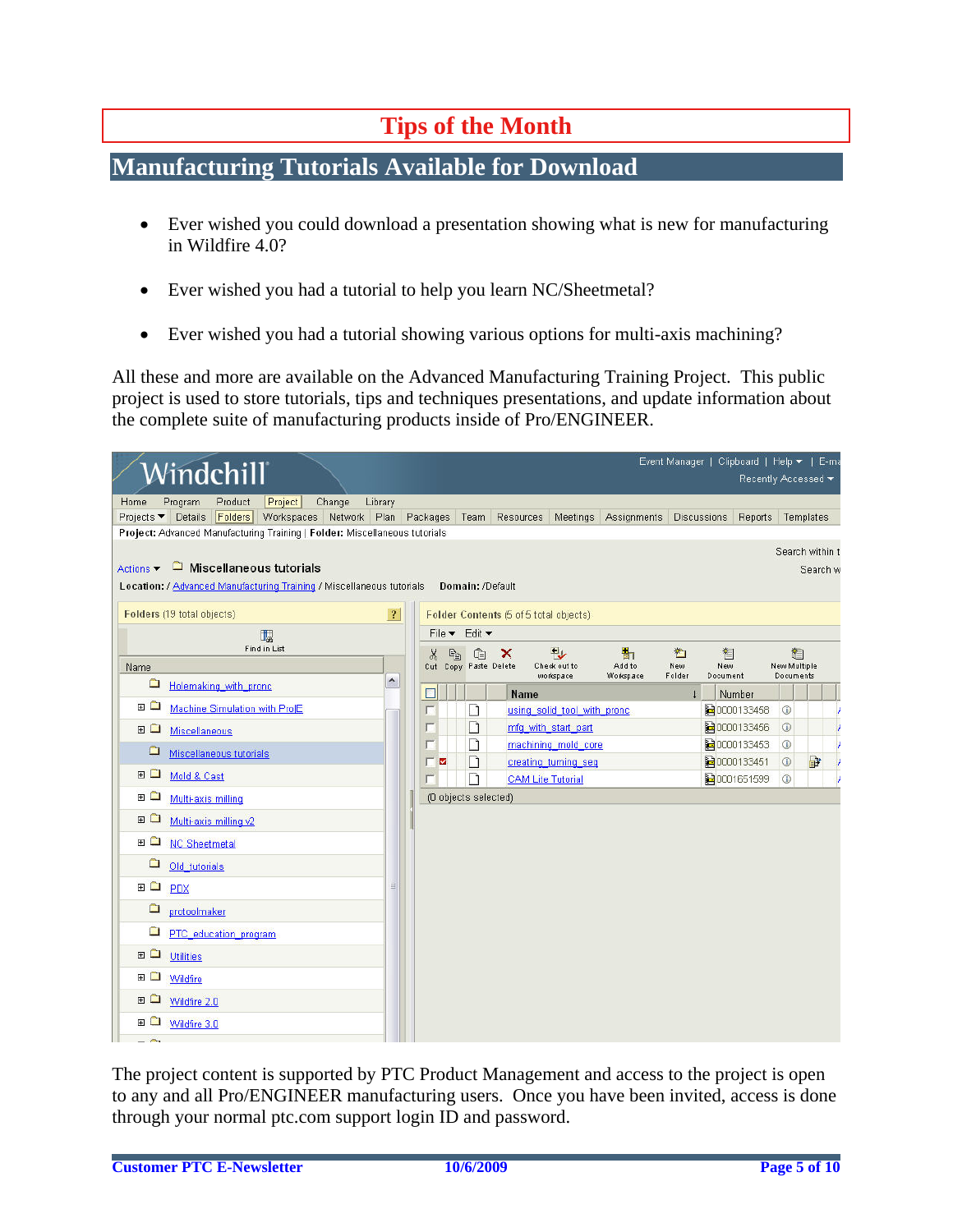<span id="page-5-0"></span>If you would like to join this project and access any of the information, simply drop an email request to [dgoodwin@ptc.com](mailto:dgoodwin@ptc.com) and you will receive an invitation and the URL to access the site.

# [Back To Top](#page-0-0)

# **Tips of the Month**

**Access to Product Development Data is Only a Click Away** 

[Click Here To View](http://members.shaw.ca/jpeng/newsletter/PTC_Technical_Specialists_E-Newsletter_2009_10_enterprise.pdf)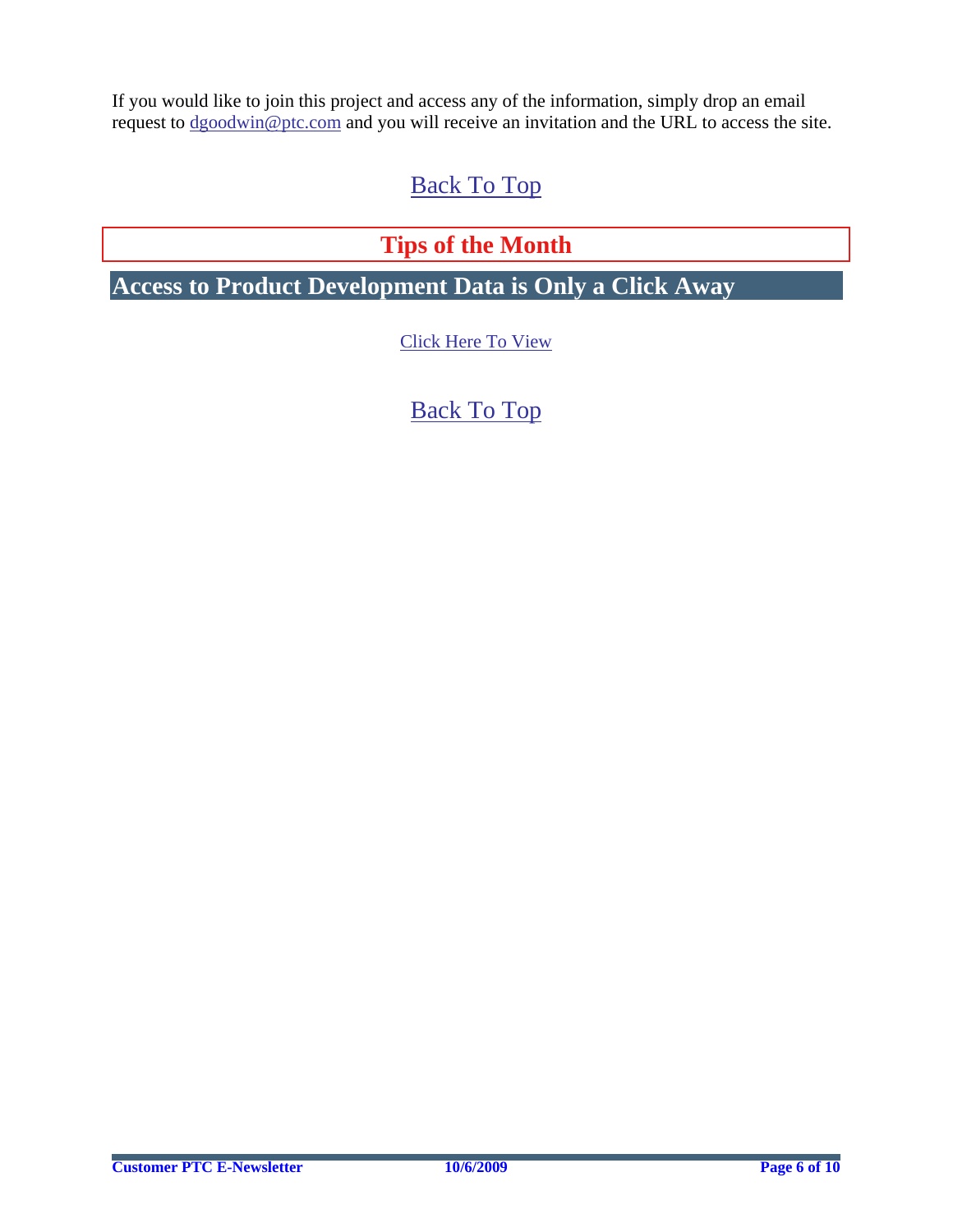## **Announcements**

### <span id="page-6-0"></span>PTC Tips & Techniques Newsletter Archives

Did you miss an issue? Can't find that awesome technique you read about? Fear not, you can click on the link below and go through our Customer PTC E-Newsletter archives.

[Customer Care Zone](http://www.ptc.com/carezone/)

### PTC Tips & Techniques Webcasts: Work Smarter. Not Harder.

Click below to see regularly scheduled Tips & Techniques technical Webcasts that are designed to provide you with the most popular time-saving tricks that Pro/ENGINEER users of all skill levels will find useful. Get more out of your maintenance dollars!

### [Tips & Techniques: Work Smarter Not Harder!](http://www.ptc.com/appserver/it/icm/cda/template_lib/events/series.jsp?&im_dbkey=11442&icg_dbkey=141)

### Special Hardware offers for PTC Customers

- <http://www.hp.com/go/ptc>
- <http://www.hp.com/go/ptcworkstation>

### PTC Sponsored Events

• http://www.ptc.com/company/news/events/index.htm

Explore what is new with the Pro/ENGINEER Wildfire family!

<http://www.ptc.com/go/showcase>

### **Connect with PTC using the latest Social Networking resources:**





Linked in



Also visit<http://social-product-development.blogspot.com/>

#### **E-PROFILES IS HERE!!**

We have been eagerly anticipating the debut of the new electronic version of Profiles Magazine and now it is here! This new web site will supplement the print edition of the magazine and will provide new useful features not feasible with paper media. e-Profiles will provide you with 24x7, worldwide access to key information previously available exclusively in the print version. "Tips & Tricks," a popular feature pioneered by Pro/USER, has also moved to the web and will be expanded as the site matures.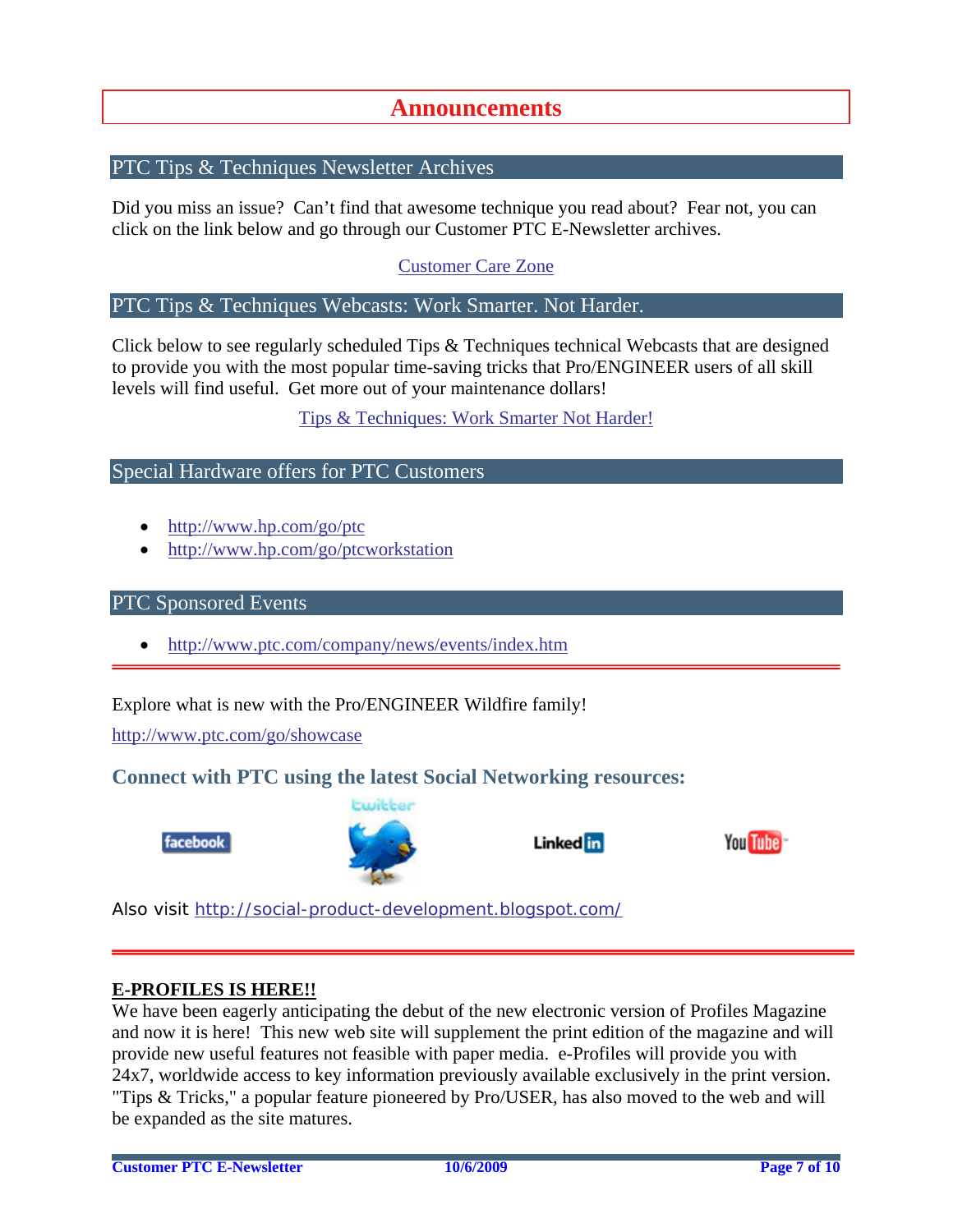Please take a few minutes to check out this new web site. We don't think you will be disappointed.

<http://profilesmagazine.com/>

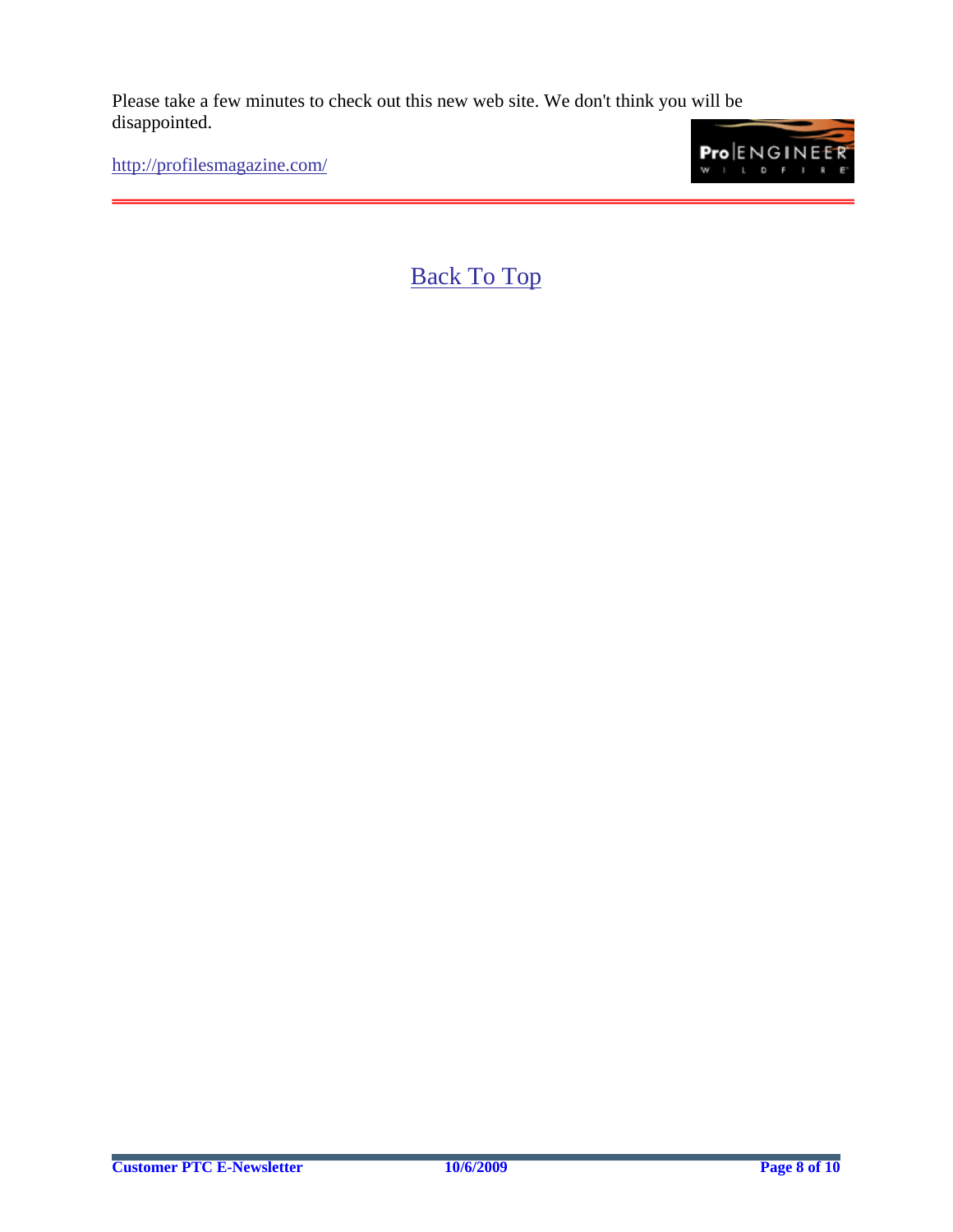# **Upcoming Events & Training Class Schedules**

<span id="page-8-0"></span>

| Upcoming, 2009       | Your local Pro/Engineer User Groups<br>http://www.ptcuser.org/rugs/ |
|----------------------|---------------------------------------------------------------------|
| June $7 - 10$ , 2009 | Orlando, FL USA<br>PTC/USER World Event<br>http://www.ptcuser.org/  |

### Events

Our seminars and conferences seek to provide you with relevant information regarding product development trends in your industry as well as innovative software learning experiences. Think of them as a constructive day off where you can share experiences and swap ideas with your peers.

If you can't manage to get away, we'll bring it to you. Check back often for regularly scheduled live webcast events.

### [You're Invited to Attend…](http://www.ptc.com/company/news/events/index.htm)

Please visit the [PTC Education Services](http://www.ptc.com/services/edserv/) website for the latest training information including course descriptions, schedules, locations, and pricing.

• Attend a course at any PTC Center and receive a free copy of Pro/ENGINEER Wildfire Student Edition!

<http://www.ptc.com/services/edserv/index.htm>

### Live Instructor-Lead Virtual PTC Training Courses

Virtual Classrooms provide interactive learning with a trained PTC instructor in convenient and manageable sessions that last approximately 4 hours over a series of days. It's easy to join a class right from your desk using a phone or voice-over IP technology.

Sessions are performed just like a traditional ILT (including interactive exercises where you and the instructor can work on lab exercises together) and feature some of our most popular ILT courses. These sessions cover the exact same material as the traditional ILT in-center courses. Also look for some of our most frequently requested mini-topics delivered in the same format that are only an hour - two hours in duration.

If you have any questions about these sessions or would like to see getting other courses, not on this list, on the schedule please feel free to contact me for more details. They are a great way to bring training to you without you having to worry about location or being out from work for long stretches.